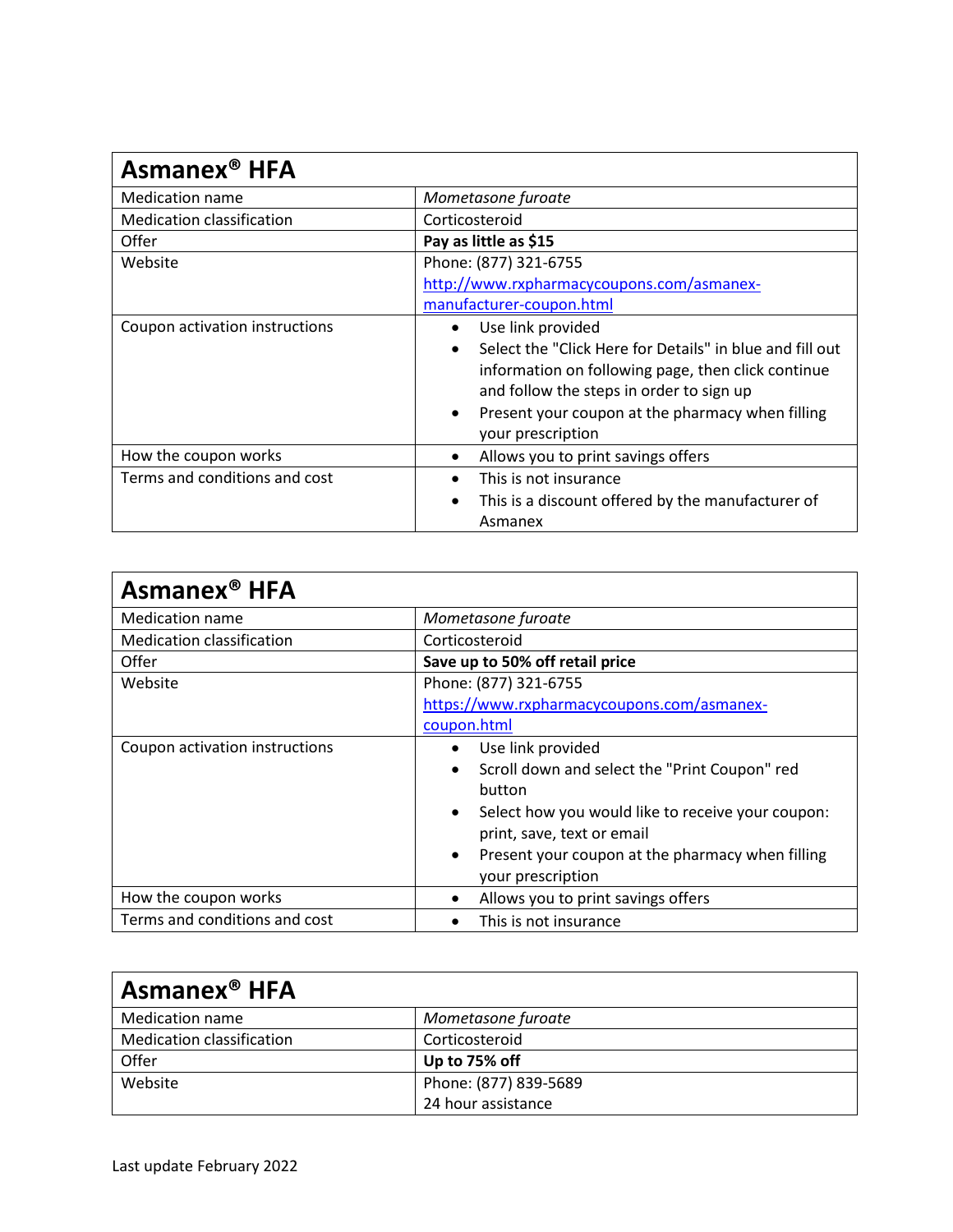|                                | Mailing address:                                                  |
|--------------------------------|-------------------------------------------------------------------|
|                                | ScriptRelief, LLC 2017                                            |
|                                | 712 Fifth Avenue, 14th Floor                                      |
|                                | New York, NY 10019-4108                                           |
|                                | http://www.helprx.info/asmanex-discounts-coupons                  |
| Coupon activation instructions | Select the "Get Free Coupon" red button<br>$\bullet$              |
|                                | Follow prompt to select your preferred pharmacy<br>$\bullet$      |
|                                | Select how you would like to receive your coupon:<br>$\bullet$    |
|                                | print, send to phone or email                                     |
|                                | Present your coupon at the pharmacy when filling<br>$\bullet$     |
|                                | your prescription                                                 |
| How the coupon works           | Claiming your discount allows you to print, email or<br>$\bullet$ |
|                                | text message the coupon for use when filling your                 |
|                                | prescription                                                      |
| Terms and conditions and cost  | The discount percent is an estimate based off recent<br>$\bullet$ |
|                                | cardholder data                                                   |
|                                | This coupon does not expire                                       |
|                                | The Asmanex price depends on the strength of the<br>$\bullet$     |
|                                | dosage (110 mcg or 220 mcg) and the size of the                   |
|                                | inhaler, with a thirty-dose inhaler ranging in cost               |
|                                | from \$178 to \$200, depending on the pharmacy                    |

| Asmanex <sup>®</sup> HFA         |                                                                                    |
|----------------------------------|------------------------------------------------------------------------------------|
| Medication name                  | Mometasone furoate                                                                 |
| <b>Medication classification</b> | Corticosteroid                                                                     |
| Offer                            | Up to 50% off                                                                      |
| Website                          | Phone: (855) 228-0154                                                              |
|                                  | <b>Mailing Address:</b>                                                            |
|                                  | 217 Centre Street, #3240                                                           |
|                                  | New York, NY 10013                                                                 |
|                                  | Email: support@internetdrugcoupons.com                                             |
|                                  | https://www.internetdrugcoupons.com/asmanex-coupon                                 |
| Coupon activation instructions   | Use link provided<br>$\bullet$                                                     |
|                                  | Select the "Print Your Coupon" blue button<br>$\bullet$                            |
|                                  | Select how you would like to receive your coupon:<br>$\bullet$                     |
|                                  | print, email, SMS (text) or get card in mail                                       |
|                                  | Present your coupon at the pharmacy when filling<br>$\bullet$<br>your prescription |
| How the coupon works             | Claiming your discount allows you to print, email or<br>$\bullet$                  |
|                                  | text message the coupon for use when filling your                                  |
|                                  | prescription                                                                       |
| Terms and conditions and cost    | This is not insurance                                                              |